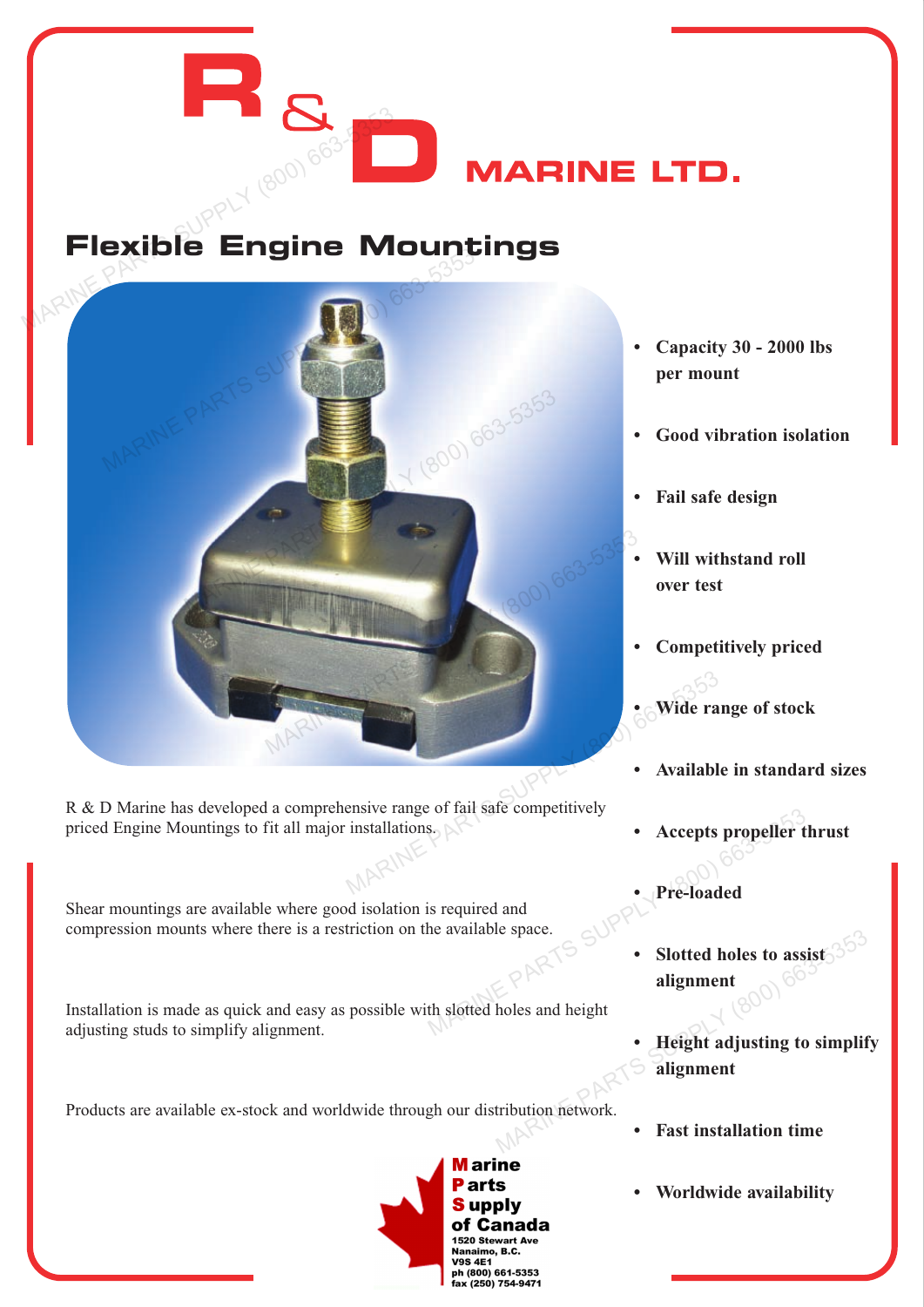## **R & D Marine Engine Mountings**

### **How to select (details required)**

- **1. Engine type, number of cylinders**
- **2. Type of gearbox and reduction ratio**
- **3. Weight of engine and gearbox combined by weighing or manufacturers literature**
- **4. Is flywheel in conventional place between the engine and gearbox**
- **5. Position of engine mounting points**
- **6. Find centre of gravity by balancing on a roller (if possible)**



**7. If Centre of Gravity cannot be found, assume weight distribution of 60% on rear mounts, with 40% on front mounts. (if rear mount is in line with flywheel).**

| <b>Type of Engine</b>                                                                                                                                                                                                                                                                                                                                                                                                      | <b>Recommended Mounting Type</b> |                          |                   |                    |                      |
|----------------------------------------------------------------------------------------------------------------------------------------------------------------------------------------------------------------------------------------------------------------------------------------------------------------------------------------------------------------------------------------------------------------------------|----------------------------------|--------------------------|-------------------|--------------------|----------------------|
|                                                                                                                                                                                                                                                                                                                                                                                                                            | <b>Double Acting</b>             | <b>Small Compression</b> | Compression       | <b>Small Shear</b> | Medium & Large Shear |
| 2 & 3 Cylinder Long Stroke                                                                                                                                                                                                                                                                                                                                                                                                 | 800-032, 034, 042                | 800-036                  | $800 - 003, 4, 5$ |                    |                      |
| $\vert 1, 2 \& 3$ Cylinder                                                                                                                                                                                                                                                                                                                                                                                                 |                                  | 800-033, 036             |                   | 800-038, 039       | 800-010, 011         |
| <b>Short Stroke High Speed</b>                                                                                                                                                                                                                                                                                                                                                                                             |                                  |                          |                   | 800-040, 041       |                      |
| 4 Cylinder                                                                                                                                                                                                                                                                                                                                                                                                                 |                                  | 800-033, 036             | $800 - 003, 4, 5$ |                    | <b>SUPER MOUNTS</b>  |
|                                                                                                                                                                                                                                                                                                                                                                                                                            |                                  |                          |                   |                    | See page 3           |
| 6 Cylinder and More                                                                                                                                                                                                                                                                                                                                                                                                        |                                  |                          | $800 - 003, 4, 5$ |                    | <b>SUPER MOUNTS</b>  |
|                                                                                                                                                                                                                                                                                                                                                                                                                            |                                  |                          |                   |                    | See Page 3           |
|                                                                                                                                                                                                                                                                                                                                                                                                                            |                                  |                          |                   |                    | 800-015, 016, 017    |
| <b>Installation Details</b>                                                                                                                                                                                                                                                                                                                                                                                                |                                  |                          |                   |                    |                      |
| Maximum clearance between the underside of the height adjusting nut and top washer must not be more than 10mm. If more<br>$\mathbf{1}$ and $\mathbf{1}$ and $\mathbf{1}$ and $\mathbf{1}$ and $\mathbf{1}$ and $\mathbf{1}$ and $\mathbf{1}$ and $\mathbf{1}$ and $\mathbf{1}$ and $\mathbf{1}$ and $\mathbf{1}$ and $\mathbf{1}$ and $\mathbf{1}$ and $\mathbf{1}$ and $\mathbf{1}$ and $\mathbf{1}$ and $\mathbf{1}$ and |                                  |                          |                   |                    |                      |

#### **Installation Details**

Maximum clearance between the underside of the height adjusting nut and top washer must not be more than 10mm. If more height is required use a spacer under the mounting casting. This applies to all mountings in the R  $\&$  D Marine Range. PARTS SUPPLY (800)<br>
THE PARTS SUPPLY (800) 663-635353536<br>
MOUNTINGS<br>
R& D MARINE COMPRI<br>
This is a low height mounting<br>
Part No (80<sup>0)</sup>

## **Compression Mountings**







|             | R & D MARINE COMPRESSION MOUNTING                                                                               |                                      |                        |
|-------------|-----------------------------------------------------------------------------------------------------------------|--------------------------------------|------------------------|
|             | This is a low height mounting with minimum defleo                                                               | 5/8 Stud                             |                        |
|             | Part No                                                                                                         | Capacity per mount<br>kg             | lbs.                   |
| 76.2<br>3.0 | 800-003<br>800-004                                                                                              | $45 - 82$<br>73-168                  | $100 - 180$<br>160-370 |
|             | 800-005                                                                                                         | 145-227                              | 320-500                |
|             | Mount Pre-loaded 1.5mm 0.06 inch<br>Deflection 2.3mm 0.09 inch<br>Height adjusting nut thickness 14mm 0.55 inch |                                      |                        |
|             | R & D MARINE COMPRESSION MOUNTING                                                                               |                                      |                        |
|             | This mounting is a competitive, low height<br>medium capacity mount giving good engine control                  |                                      |                        |
|             | Part No                                                                                                         | 5/8 Stud<br>Capacity per mount<br>kσ | lbs                    |



#### **R & D MARINE COMPRESSION MOUNTING**

|         | 5/8 Stud                                      |                    |  |  |
|---------|-----------------------------------------------|--------------------|--|--|
| Part No |                                               | Capacity per mount |  |  |
|         | kg                                            | <i>lbs</i>         |  |  |
| 800-033 | 86                                            | 190                |  |  |
| 800-036 | 136                                           | 300                |  |  |
|         | Deflection 1.65mm 0.065 inch                  |                    |  |  |
|         | Height adjusting nut thickness 14mm 0.55 inch |                    |  |  |

**Units of measurement: Black Millimetres Red Inches**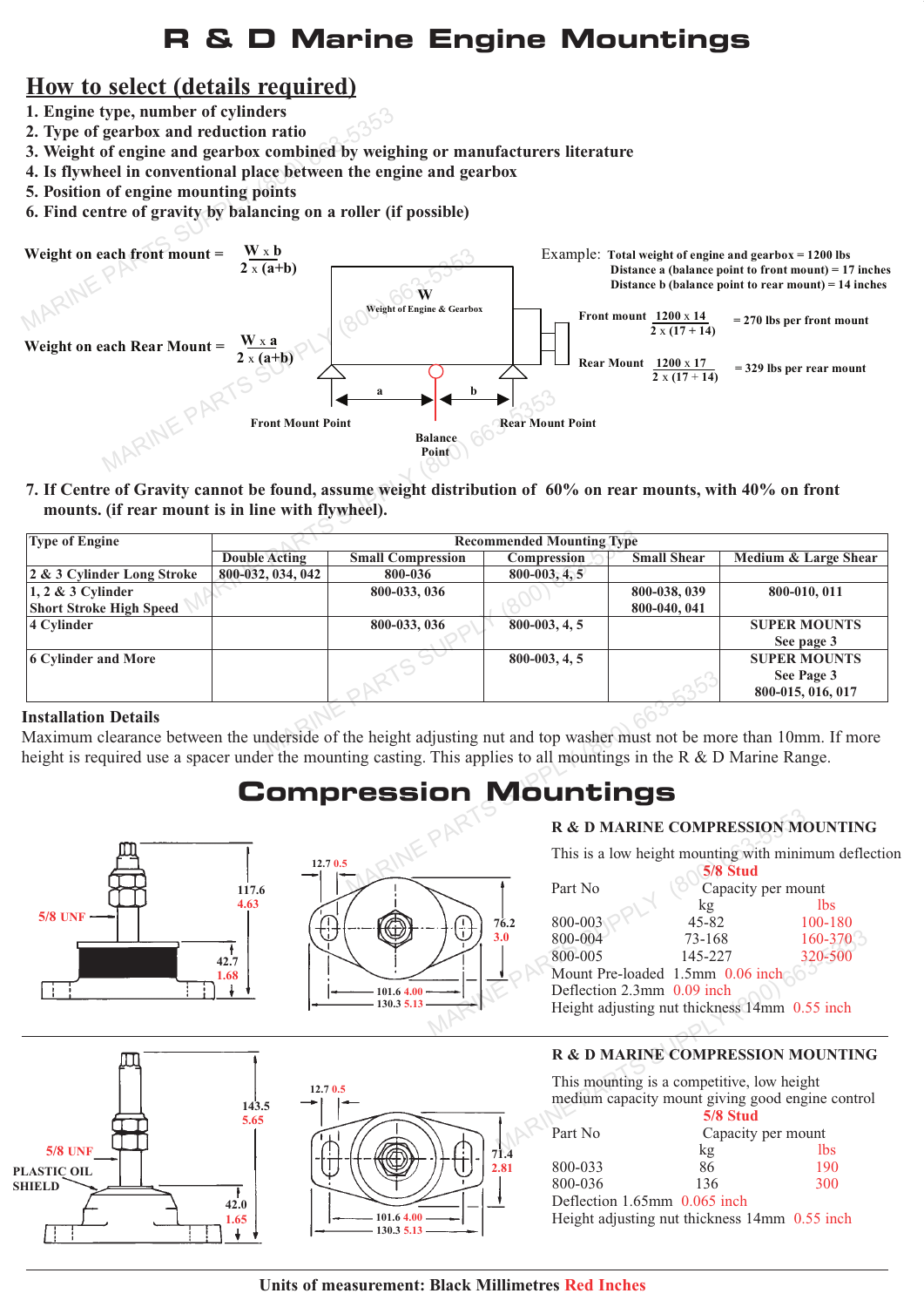## **R & D Marine Engine Mountings Rectangular Shear Mountings**

**The R & D Rectangular Shear Mountings offer low height with the best combination of stiffness. Soft vertically and at right angles to the crankshaft to isolate vibration, stiff fore and aft to take the propeller thrust.**







*'X' Dimensions on initial installation should not be less 3.8mm 0.15 inch*



#### **R & D MARINE SMALL SHEAR LOADED MOUNTING**

| This mounting has a low height giving good vibration isolation |    |                                |          |                  |                            |
|----------------------------------------------------------------|----|--------------------------------|----------|------------------|----------------------------|
| 12mm Stud                                                      |    |                                | 5/8 Stud |                  |                            |
|                                                                |    | Part No Capacity per mount     |          |                  | Part No Capacity per mount |
|                                                                | kg | <b>lbs</b>                     |          | kg               | <b>lbs</b>                 |
|                                                                |    | 800-038 14-41 30-90            | 800-040  |                  |                            |
|                                                                |    | 800-039 32-91 70-200           |          | 800-041 32-92    | 70-201                     |
| Mount Pre-loaded 1.8mm 0.07 inch                               |    |                                |          |                  |                            |
| Deflection $1.8 - 3.4$ mm $0.07 - 0.14$ inch                   |    |                                |          |                  |                            |
| Height adjusting                                               |    |                                |          |                  |                            |
|                                                                |    | nut thickness : 10mm 0.39 inch |          | $14mm$ 0.55 inch |                            |
|                                                                |    | Maximum height: 99mm 3.9 inch  |          | 116mm 4.57 inch  |                            |

#### **R & D MARINE SHEAR LOADED "SUPER MOUNTS"**

| Fitted with an oil shield to protect the rubber        |                                     |                                  |                 |                         |                            |
|--------------------------------------------------------|-------------------------------------|----------------------------------|-----------------|-------------------------|----------------------------|
|                                                        | 5/8 Stud                            |                                  | <b>3/4 Stud</b> |                         |                            |
|                                                        |                                     | Part No Capacity per mount       |                 |                         | Part No Capacity per mount |
|                                                        | kg                                  | <b>lbs</b>                       |                 | kg                      | <b>lbs</b>                 |
| 800-037                                                | 23-80                               | 50-175                           |                 |                         |                            |
|                                                        | 800-010 36-105 80-230               |                                  | 800-020         | 36-106                  | 80-231                     |
| 800-011                                                | 55-186 120-410                      |                                  | 800-021         | 55-187                  | 120-411                    |
|                                                        |                                     | 800-012 114-255 250-560          |                 | 800-022 114-256 250-561 |                            |
|                                                        | 800-014 136-309 300-680             |                                  |                 | 800-023 136-310 300-681 |                            |
|                                                        |                                     | Mount Pre-loaded 2.3mm 0.09 inch |                 |                         |                            |
|                                                        | Deflection 2.3-5.4mm 0.09-0.21 inch |                                  |                 |                         |                            |
| Height adjusting                                       |                                     |                                  |                 |                         |                            |
| nut thickness : $14mm$ 0.55 inch<br>$11mm$ 0.43 inch   |                                     |                                  |                 |                         |                            |
| Maximum height: 137mm 5.38 inch<br>$165$ mm $6.5$ inch |                                     |                                  |                 |                         |                            |

#### **R & D MARINE SHEAR LOADED "SUPER MOUNTS"**

Fitted with an oil shield to protect the rubber

|                                     | <b>3/4 Stud</b>                                                                                                                                                                                                                                                                                  |            |
|-------------------------------------|--------------------------------------------------------------------------------------------------------------------------------------------------------------------------------------------------------------------------------------------------------------------------------------------------|------------|
| Part No                             | Capacity per mount                                                                                                                                                                                                                                                                               |            |
|                                     | kg                                                                                                                                                                                                                                                                                               | <i>lbs</i> |
| 800-051                             | 36-108                                                                                                                                                                                                                                                                                           | 80-235     |
| 800-052                             | 55-187                                                                                                                                                                                                                                                                                           | 120-415    |
| 800-053                             | $114 - 257$                                                                                                                                                                                                                                                                                      | 250-565    |
| 800-054                             | 136-311                                                                                                                                                                                                                                                                                          | 300-685    |
| $M_{\text{shock}}$ D <sub>rea</sub> | $\mathbb{Z}$ and $\mathbb{Z}$ and $\mathbb{Z}$ and $\mathbb{Z}$ and $\mathbb{Z}$ and $\mathbb{Z}$ and $\mathbb{Z}$ and $\mathbb{Z}$ and $\mathbb{Z}$ and $\mathbb{Z}$ and $\mathbb{Z}$ and $\mathbb{Z}$ and $\mathbb{Z}$ and $\mathbb{Z}$ and $\mathbb{Z}$ and $\mathbb{Z}$ and $\mathbb{Z}$ and |            |

Mount Pre-loaded 2.3mm 0.09 inch

Deflection 2.3-5.4mm 0.09-0.21 inch

Height adjusting double nut and washer thickness

25mm 0.97 inch

#### **R & D MARINE SHEAR LOADED "SUPER MOUNTS"**

|      |                  |                         | <b>R &amp; D MARINE SHEAR LOADED "SUPER MOUNTS"</b>   |                 |                            |
|------|------------------|-------------------------|-------------------------------------------------------|-----------------|----------------------------|
|      |                  |                         | Fitted with an oil shield to protect the rubber       |                 |                            |
|      |                  | $5/8$ Stud              |                                                       | <b>3/4 Stud</b> |                            |
|      |                  |                         | Part No Capacity per mount                            |                 | Part No Capacity per mount |
|      |                  | kg                      | <b>lbs</b>                                            | kg              | <i>lbs</i>                 |
|      | 800-062          |                         | $23-81$ 50-176                                        | 800-028 36-107  | 80-233                     |
| 62.0 | 800-024          |                         | 36-106 80-232                                         |                 | 800-029 55-188 120-413     |
|      |                  |                         | $2.44800 - 025$ 55-187 120-412                        |                 | 800-030 114-257 250-563    |
|      |                  |                         | 800-026 114-256 250-562                               |                 | 800-031 136-311 300-683    |
|      |                  | 800-027 136-310 300-682 |                                                       |                 |                            |
|      |                  |                         | Mount Pre-loaded 2.3mm 0.09 inch                      |                 |                            |
|      |                  |                         | Deflection 2.3-5.4mm 0.09-0.21 inch                   |                 |                            |
|      | Height adjusting |                         |                                                       |                 |                            |
|      |                  |                         | nut thickness: $14mm$ 0.55 inch   11mm 0.43 inch      |                 |                            |
| inch |                  |                         | Maximum height: $137$ mm 5.38 inch   165mm 6.5 inch   |                 |                            |
|      |                  |                         | R & D MARINE SHEAR LOADED "SUPER MOUNTS"              |                 |                            |
|      |                  |                         | Fitted with an oil shield to protect the rubber       |                 |                            |
|      |                  | 5/8 Stud                |                                                       | <b>3/4 Stud</b> |                            |
|      |                  |                         | Part No Capacity per mount Part No Capacity per mount |                 |                            |
| 83.9 |                  | kg                      | <b>lbs</b>                                            | kg              | lbs                        |

#### **R & D MARINE SHEAR LOADED "SUPER MOUNTS"**

Fitted with an oil shield to protect the rubber **5/8 Stud 3/4 Stud** Part No Capacity per mount Part No Capacity per mount kg lbs kg lbs 800-013 155-345 340-760 800-035 155-346 340-761 Mount Pre-loaded 2.3mm 0.09 inch Deflection 2.3-4.8mm 0.09-0.19 inch Height adjusting nut thickness: 14mm 0.55 inch | 11mm 0.43 inch Maximum height:  $137 \text{mm}$  5.38 inch 152mm 6.0 inch

#### **Units of measurement: Black Millimetres Red Inches**